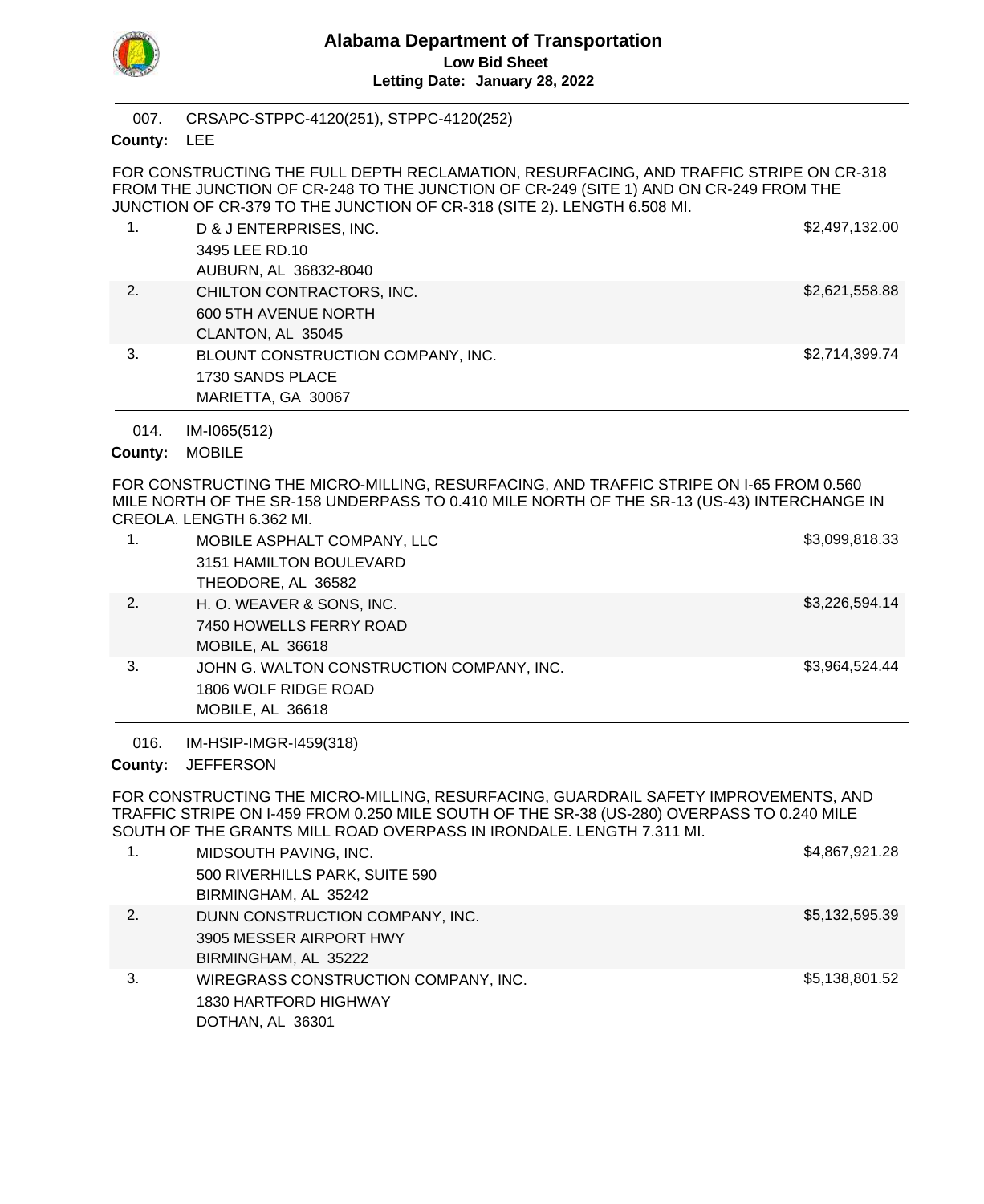#### NH-0002(594) 020.

# County: LIMESTONE

FOR CONSTRUCTING THE MICRO-MILLING, RESURFACING, GUARDRAIL INSTALLATION, AND TRAFFIC STRIPE ON SR-2 (US-72) FROM A POINT EAST OF THE ELK RIVER BRIDGES (MP 59.960) TO A POINT 0.020 MILE EAST OF THE INTERSECTION OF SHAW ROAD (MP 66.250) WEST OF ATHENS. LENGTH 6.148 MI.

| 1. | ROGERS GROUP, INC.                   | \$3,400,964.92 |
|----|--------------------------------------|----------------|
|    | 421 GREAT CIRCLE ROAD                |                |
|    | NASHVILLE, TN 37228-0000             |                |
| 2. | WIREGRASS CONSTRUCTION COMPANY, INC. | \$3,718,932.95 |
|    | 1830 HARTFORD HIGHWAY                |                |
|    | DOTHAN, AL 36301                     |                |
| 3. | MIDSOUTH PAVING, INC.                | \$4,293,987.58 |
|    | 500 RIVERHILLS PARK, SUITE 590       |                |
|    | BIRMINGHAM, AL 35242                 |                |

NH-0002(596) 021.

County: MADISON

FOR CONSTRUCTING THE MICRO-MILLING, RESURFACING, AND TRAFFIC STRIPE ON SR-2 (US-72) IN MADISON FROM THE JUNCTION OF COUNTY LINE ROAD TO THE JUNCTION OF PERIMETER PARKWAY IN HUNTSVILLE. LENGTH 6.699 MI.

| 1. | WIREGRASS CONSTRUCTION COMPANY, INC.<br>1830 HARTFORD HIGHWAY | \$4,697,669.69 |
|----|---------------------------------------------------------------|----------------|
|    | DOTHAN, AL 36301                                              |                |
| 2. | S J & L GENERAL CONTRACTOR, LLC                               | \$5,274,943.98 |
|    | 2317 MERIDIAN STREET #25                                      |                |
|    | HUNTSVILLE, AL 35811                                          |                |
| 3. | ROGERS GROUP, INC.                                            | \$5,844,119.71 |
|    | 421 GREAT CIRCLE ROAD                                         |                |
|    | NASHVILLE, TN 37228-0000                                      |                |

NH-0002(598) 022.

County: LAUDERDALE

FOR CONSTRUCTING THE MICRO-MILLING, RESURFACING, GUARDRAIL INSTALLATION, AND TRAFFIC STRIPE ON SR-2 (US-72) FROM A POINT 0.080 MILE EAST OF THE JUNCTION OF BANK STREET (MP 56.074) IN ROGERSVILLE TO A POINT EAST OF THE ELK RIVER BRIDGES (MP 59.960). LENGTH 3.785 MI.

| ROGERS GROUP, INC.             | \$1,887,000.00 |
|--------------------------------|----------------|
| 421 GREAT CIRCLE ROAD          |                |
| NASHVILLE, TN 37228-0000       |                |
| MIDSOUTH PAVING, INC.          | \$2,346,706.11 |
| 500 RIVERHILLS PARK, SUITE 590 |                |
| BIRMINGHAM, AL 35242           |                |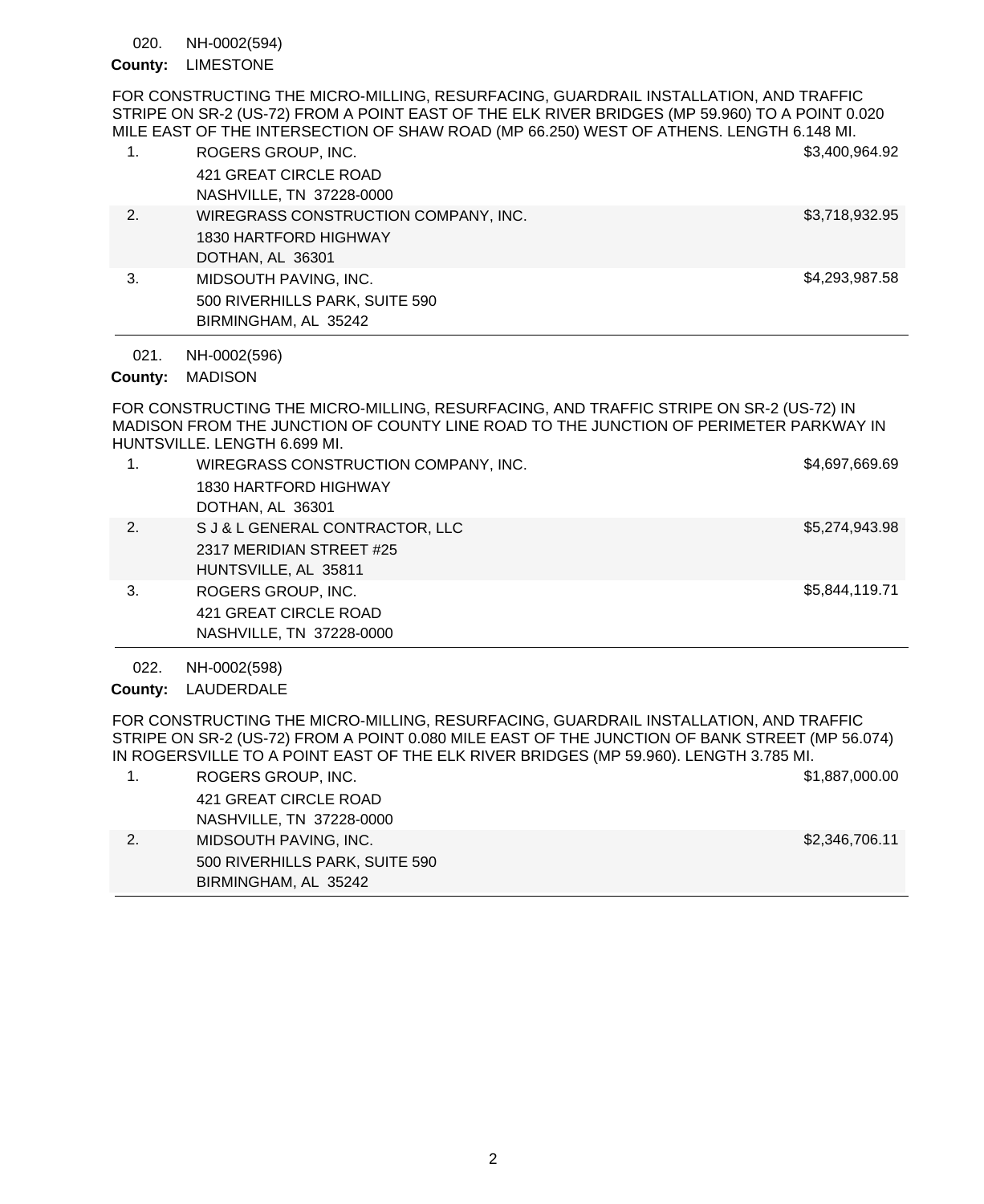NH-0003(645) 023.

# County: LIMESTONE

FOR CONSTRUCTING THE MICRO-MILLING, RESURFACING, AND TRAFFIC STRIPE ON SR-3 (US-31) FROM 0.110 MILE NORTH OF THE JUNCTION OF THOMAS L. HAMMONS ROAD TO 0.130 MILE SOUTH OF THE INTERSECTION OF SR-304. LENGTH 4.851 MI.

| 1. | ROGERS GROUP, INC.                   | \$2,497,846.05 |
|----|--------------------------------------|----------------|
|    | 421 GREAT CIRCLE ROAD                |                |
|    | NASHVILLE, TN 37228-0000             |                |
| 2. | WIREGRASS CONSTRUCTION COMPANY, INC. | \$3,106,577.90 |
|    | 1830 HARTFORD HIGHWAY                |                |
|    | DOTHAN, AL 36301                     |                |
| 3. | MIDSOUTH PAVING, INC.                | \$3,286,875.71 |
|    | 500 RIVERHILLS PARK, SUITE 590       |                |
|    | BIRMINGHAM, AL 35242                 |                |

NH-0008(603) 024.

# County: DALLAS

FOR CONSTRUCTING THE MICRO-MILLING, RESURFACING, GUARDRAIL INSTALLATION, AND TRAFFIC STRIPE ON SR-8 (US-80) FROM A POINT 0.400 MILE WEST OF THE CAHABA RIVER BRIDGES (MP 73.765) TO THE JUNCTION OF SR-14 IN SELMA. LENGTH 7.490 MI.

1. ASPHALT CONTRACTORS, INC. And the state of the state of the state of the state of the state of the state of the state of the state of the state of the state of the state of the state of the state of the state of the sta 6730 TAYLOR CIRCLE MONTGOMERY, AL 36117-0000

NH-0009(582) 025.

County: MONTGOMERY

FOR CONSTRUCTING THE PLANING, RESURFACING, AND TRAFFIC STRIPE ON SR-9 (US-331) FROM THE END OF THE 2-LANE SECTION (MP 83.582) TO A POINT NEAR THE JUNCTION OF OLD HAYNEVILLE ROAD (MP 88.260) NORTHWEST OF RAMER. LENGTH 4.678 MI.

| 1. | WIREGRASS CONSTRUCTION COMPANY, INC.<br>1830 HARTFORD HIGHWAY<br>DOTHAN, AL 36301 | \$1,793,486.24 |
|----|-----------------------------------------------------------------------------------|----------------|
| 2. | ASPHALT CONTRACTORS, INC.<br>6730 TAYLOR CIRCLE<br>MONTGOMERY, AL 36117-0000      | \$1,901,366.45 |
| 3. | MIDSOUTH PAVING, INC.<br>500 RIVERHILLS PARK, SUITE 590<br>BIRMINGHAM, AL 35242   | \$1,921,368.05 |

NH-0010(553) 026.

### County: PIKE

FOR CONSTRUCTING THE PLANING, RESURFACING, AND TRAFFIC STRIPE ON SR-10 (US-231) FROM THE JUNCTION OF DIAMOND DRIVE IN TROY TO VETERANS BOULEVARD IN BRUNDIDGE. LENGTH 6.522 MI.

| MIDSOUTH PAVING, INC.                | \$5,799,286.65 |
|--------------------------------------|----------------|
| 500 RIVERHILLS PARK, SUITE 590       |                |
| BIRMINGHAM, AL 35242                 |                |
| WIREGRASS CONSTRUCTION COMPANY, INC. | \$6,304,068.58 |
| 1830 HARTFORD HIGHWAY                |                |
| DOTHAN, AL 36301                     |                |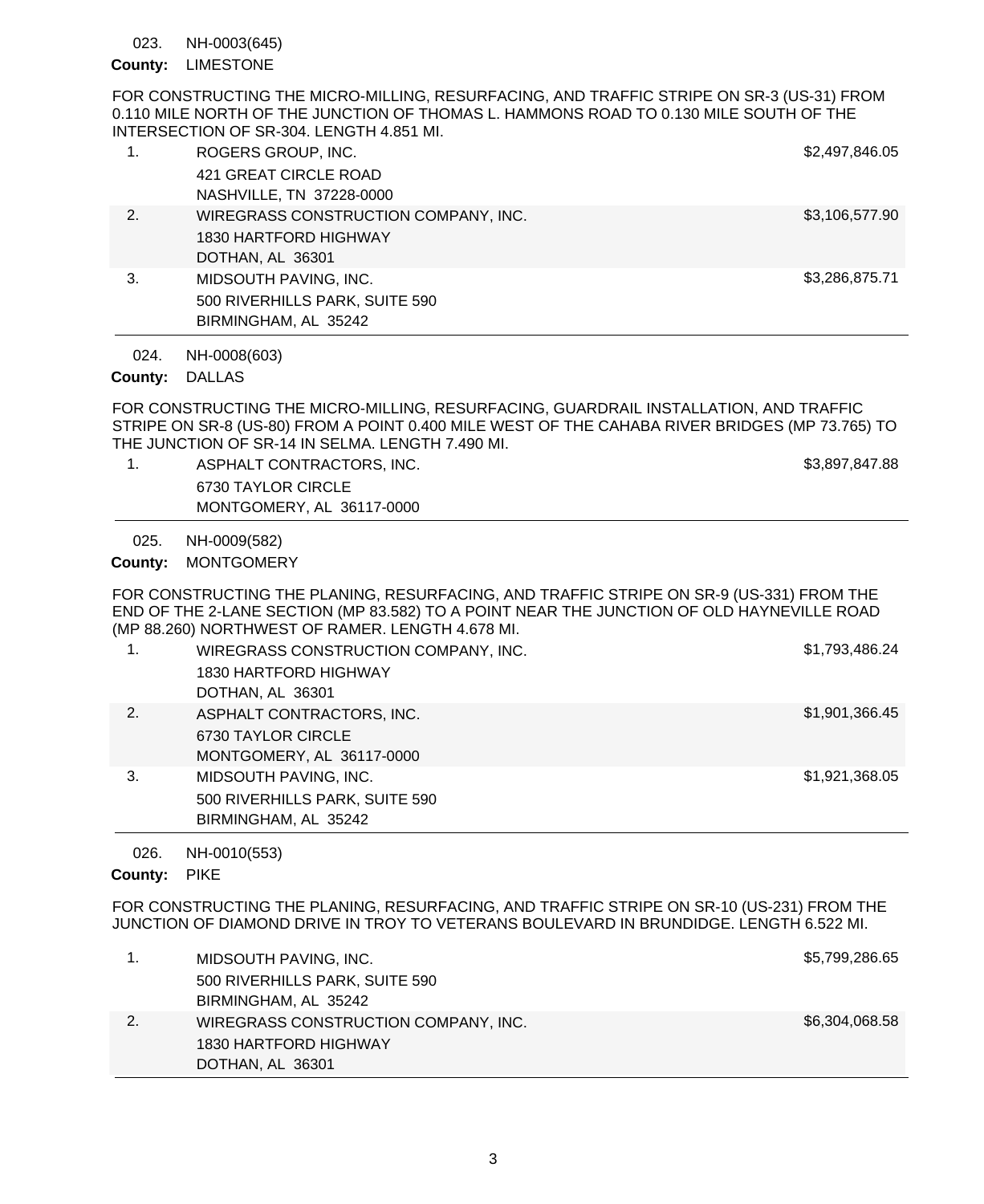#### NH-0013(619), NH-0013(623) 027.

## Counties: MARENGO AND MOBILE

FOR CONSTRUCTING THE MICRO-MILLING, RESURFACING, AND TRAFFIC STRIPE ON SR-13 (US-43) FROM THE INTERSECTION OF OAKLEY AVENUE IN LINDEN TO THE JUNCTION OF 12 LINK ROAD (SITE 1) AND THE PLANING, RESURFACING, AND TRAFFIC STRIPE ON SR-13 (US-43) FROM THE JUNCTION OF TRAVIS ROAD IN PRICHARD TO THE JUNCTION OF SHORT STREET IN CHICKASAW (SITE 2). LENGTH 8.810 MI.

| 1. | H. O. WEAVER & SONS, INC.<br>7450 HOWELLS FERRY ROAD<br>MOBILE, AL 36618                    | \$3,024,690.08 |
|----|---------------------------------------------------------------------------------------------|----------------|
| 2. | S. T. BUNN CONSTRUCTION COMPANY, INC.<br>611 HELEN KELLER BOULEVARD<br>TUSCALOOSA, AL 35404 | \$3,117,398.94 |
| 3. | MOBILE ASPHALT COMPANY, LLC<br>3151 HAMILTON BOULEVARD<br>THEODORE, AL 36582                | \$3,280,385.35 |

NH-0013(624) 028.

#### County: FRANKLIN

FOR CONSTRUCTING THE MICRO-MILLING, RESURFACING, GUARDRAIL INSTALLATION, AND TRAFFIC STRIPE ON SR-13 FROM 0.080 MILE NORTH OF THE INTERSECTION OF UNDERWOOD ROAD IN RUSSELLVILLE TO THE COLBERT COUNTY LINE. LENGTH 4.519 MI.

|    | ROGERS GROUP, INC.             | \$2,791,900.00 |
|----|--------------------------------|----------------|
|    | 421 GREAT CIRCLE ROAD          |                |
|    | NASHVILLE, TN 37228-0000       |                |
| 2. | MIDSOUTH PAVING, INC.          | \$3,062,209.97 |
|    | 500 RIVERHILLS PARK, SUITE 590 |                |
|    | BIRMINGHAM, AL 35242           |                |

#### NH-0038(550) 029.

## County: LEE

FOR CONSTRUCTING THE MICRO-MILLING, RESURFACING, AND TRAFFIC STRIPE ON SR-38 (US-280) FROM THE CHAMBERS COUNTY LINE TO THE JUNCTION OF SR-147 IN AUBURN. LENGTH 6.412 MI.

| EAST ALABAMA PAVING COMPANY, INC. | \$3,462,999.54 |
|-----------------------------------|----------------|
| 11 OLD COLUMBUS ROAD              |                |
| OPELIKA, AL 36804                 |                |
|                                   |                |

NH-0042(540) 030.

### County: BALDWIN

FOR CONSTRUCTING THE PLANING, RESURFACING, AND TRAFFIC STIPE ON SR-42 (US-98) FROM A POINT WEST OF THE ELBERTA CITY LIMITS TO A POINT ON THE PERDIDO BAY BRIDGE (MP 80.688). LENGTH 11.687 MI.

| 1. | MOBILE ASPHALT COMPANY, LLC               | \$2,898,656.07 |
|----|-------------------------------------------|----------------|
|    | 3151 HAMILTON BOULEVARD                   |                |
|    | THEODORE, AL 36582                        |                |
| 2. | H. O. WEAVER & SONS, INC.                 | \$3,010,059.40 |
|    | 7450 HOWELLS FERRY ROAD                   |                |
|    | MOBILE, AL 36618                          |                |
| 3. | JOHN G. WALTON CONSTRUCTION COMPANY, INC. | \$3,482,072.32 |
|    | 1806 WOLF RIDGE ROAD                      |                |
|    | MOBILE, AL 36618                          |                |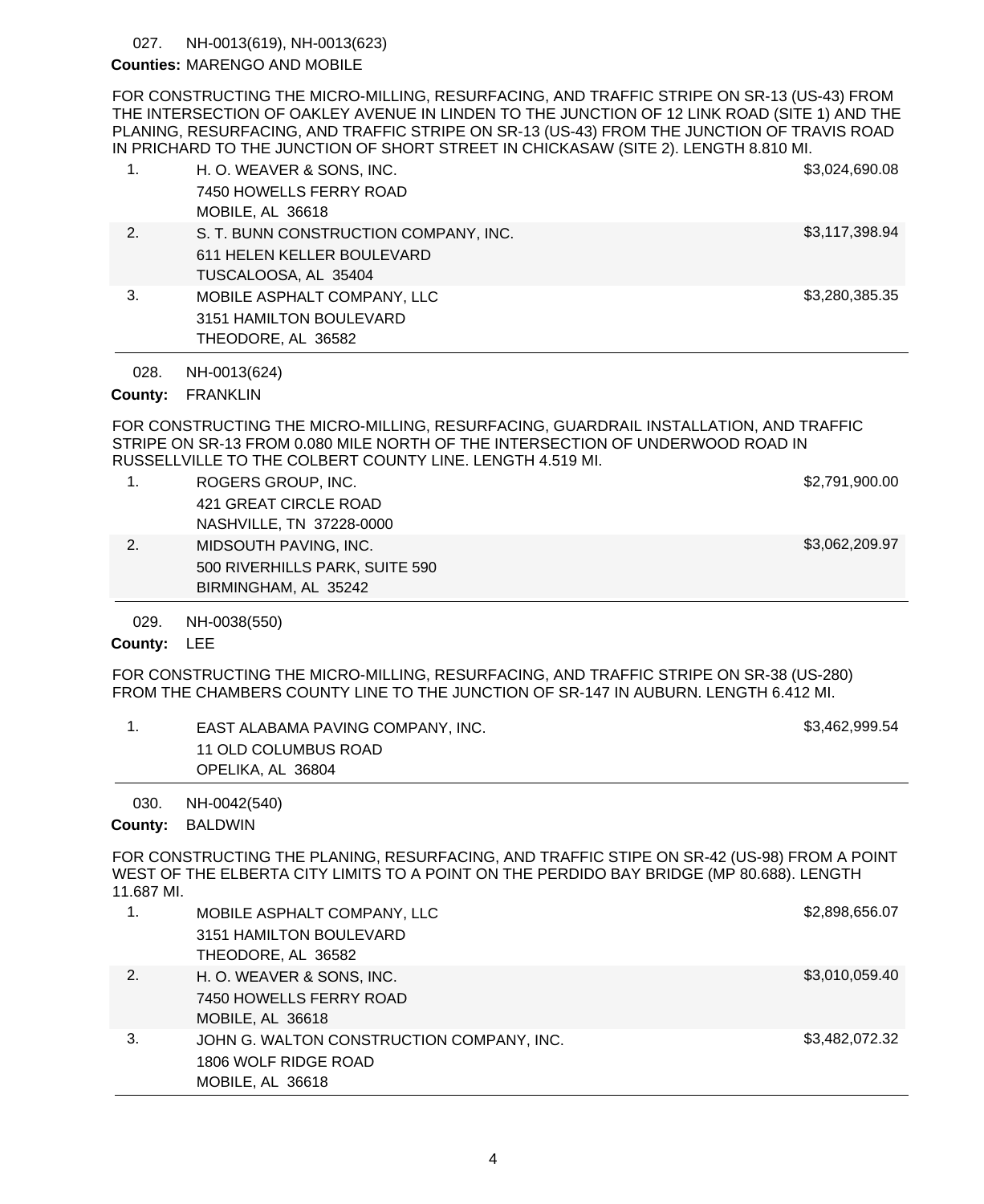NH-0042(541) 031.

## County: MOBILE

FOR CONSTRUCTING THE PLANING, RESURFACING, AND TRAFFIC STRIPE ON SR-42 (US-98) FROM THE JUNCTION OF SNOW ROAD TO THE JUNCTION OF MAGNOLIA GROVE PARKWAY SOUTHWEST OF SEMMES. LENGTH 5.473MI.

|    | H. O. WEAVER & SONS, INC.                 | \$2,879,003.66 |
|----|-------------------------------------------|----------------|
|    | 7450 HOWELLS FERRY ROAD                   |                |
|    | MOBILE, AL 36618                          |                |
| 2. | MOBILE ASPHALT COMPANY, LLC               | \$2,904,753.75 |
|    | 3151 HAMILTON BOULEVARD                   |                |
|    | THEODORE, AL 36582                        |                |
| 3. | JOHN G. WALTON CONSTRUCTION COMPANY, INC. | \$3,319,685.07 |
|    | 1806 WOLF RIDGE ROAD                      |                |
|    | MOBILE, AL 36618                          |                |

NH-FMGR-0001(622) 034.

# CALHOUN **County:**

FOR CONSTRUCTING THE PLANING, RESURFACING, BRIDGE GUARDRAIL RETROFIT, AND TRAFFIC STRIPE ON SR-1 (US-431) FROM 0.280 MILE SOUTH OF THE JUNCTION OF SR-204 TO THE ETOWAH COUNTY LINE. LENGTH 4.073 MI.

| 1. | MIDSOUTH PAVING, INC.<br>500 RIVERHILLS PARK, SUITE 590<br>BIRMINGHAM, AL 35242              | \$3,297,151.61 |
|----|----------------------------------------------------------------------------------------------|----------------|
| 2. | VULCAN MATERIALS ASPHALT AND CONSTRUCTION, LLC<br>401 GREEN VALLEY ROAD<br>GLENCOE, AL 35905 | \$3,322,983.75 |
| 3. | WIREGRASS CONSTRUCTION COMPANY, INC.<br>1830 HARTFORD HIGHWAY<br>DOTHAN, AL 36301            | \$3,930,372.68 |

NH-HSIP-FMGR-0006(584), 99-405-114-006-101 036.

# County: CHILTON

FOR CONSTRUCTING THE MICRO-SURFACING, RESURFACING, GUARDRAIL INSTALLATION, AND TRAFFIC STRIPE ON SR-6 (US-82) FROM THE BIBB COUNTY LINE TO THE AUTAUGA COUNTY LINE TO INCLUDE THE MAPLESVILLE REST AREA. LENGTH 16.785 MI.

| WHITAKER CONTRACTING CORPORATION | \$4,197,775.50 |
|----------------------------------|----------------|
| 692 CONVICT CAMP ROAD            |                |
| GUNTERSVILLE, AL 35976-0000      |                |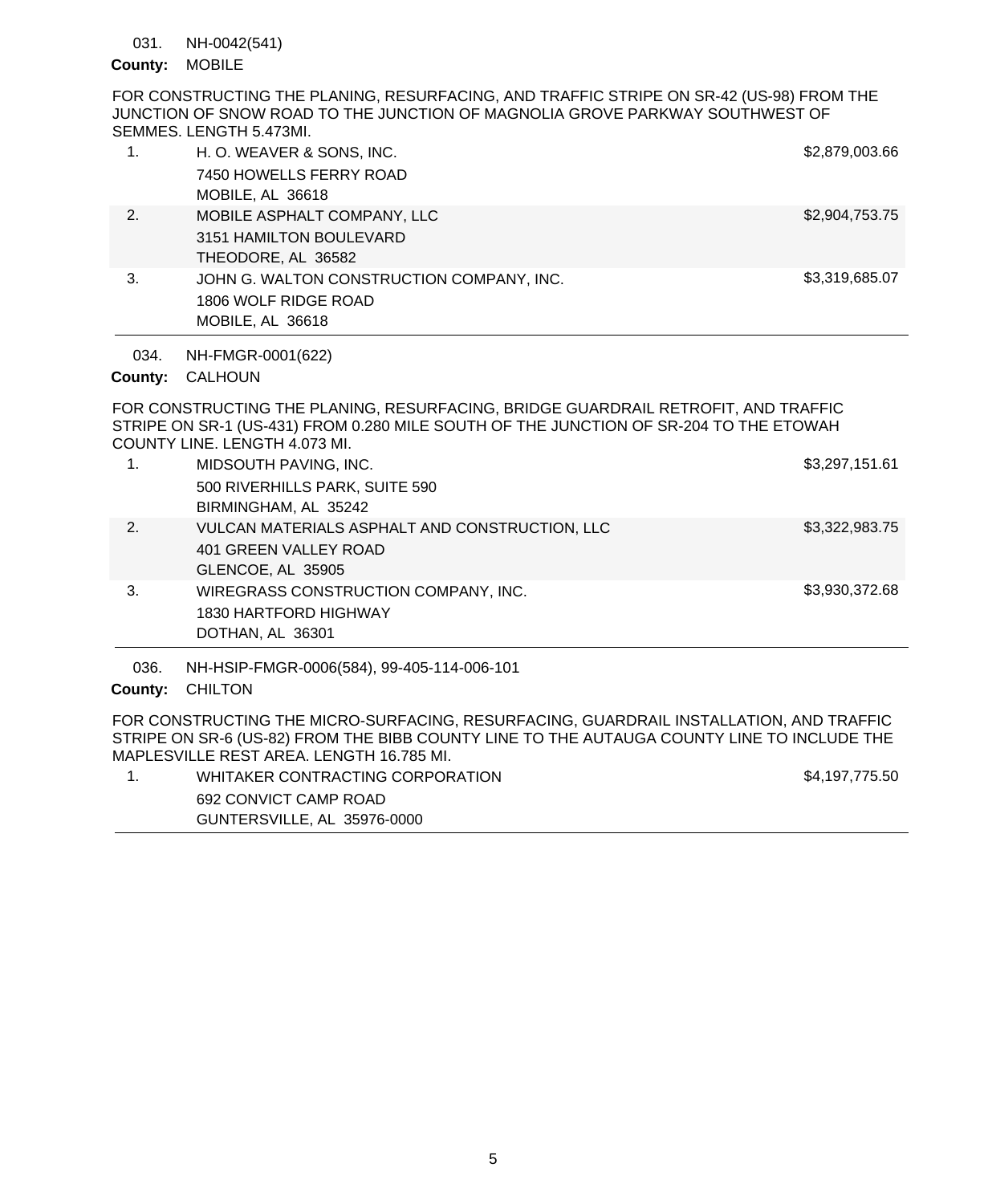#### RP-NH-0003(640) 039.

# County: LIMESTONE

FOR CONSTRUCTING THE MICRO-MILLING, RESURFACING, AND TRAFFIC STRIPE ON SR-3 (US-31) FROM 0.130 MILE NORTH OF THE INTERSECTION OF SR-304 TO 0.090 MILE NORTH OF SR-2 (US-72) IN ATHENS. LENGTH 3.721 MI.

| 1. | ROGERS GROUP, INC.                   | \$2,369,907.50 |
|----|--------------------------------------|----------------|
|    | 421 GREAT CIRCLE ROAD                |                |
|    | NASHVILLE, TN 37228-0000             |                |
| 2. | WIREGRASS CONSTRUCTION COMPANY, INC. | \$2,715,521.77 |
|    | 1830 HARTFORD HIGHWAY                |                |
|    | DOTHAN, AL 36301                     |                |
| 3. | MIDSOUTH PAVING, INC.                | \$3,063,890.19 |
|    | 500 RIVERHILLS PARK, SUITE 590       |                |
|    | BIRMINGHAM, AL 35242                 |                |

RP-NH-0017(582) 040.

# County: MOBILE

FOR CONSTRUCTING THE PLANING, RESURFACING, AND TRAFFIC STRIPE ON SR-17 (US-45) FROM THE JUNCTION OF SPRINGHILL AVENUE TO THE I-65 INTERCHANGE IN PRICHARD. LENGTH 4.003 MI.

| 1. | MOBILE ASPHALT COMPANY, LLC<br>3151 HAMILTON BOULEVARD<br>THEODORE, AL 36582          | \$1,699,454.65 |
|----|---------------------------------------------------------------------------------------|----------------|
| 2. | H. O. WEAVER & SONS, INC.<br>7450 HOWELLS FERRY ROAD<br>MOBILE, AL 36618              | \$1,712,274.72 |
| 3. | JOHN G. WALTON CONSTRUCTION COMPANY, INC.<br>1806 WOLF RIDGE ROAD<br>MOBILE, AL 36618 | \$1,984,197.77 |

RP-STPAA-0069(569) 042.

# County: WALKER

FOR CONSTRUCTING THE MICRO-MILLING, RESURFACING, AND TRAFFIC STRIPE ON SR-69 FROM THE JUNCTION OF SR-118 TO THE JUNCTION OF SR-5 IN JASPER. LENGTH 1.338 MI.

|    | WIREGRASS CONSTRUCTION COMPANY, INC. | \$1,649,640.06 |
|----|--------------------------------------|----------------|
|    | 1830 HARTFORD HIGHWAY                |                |
|    | DOTHAN, AL 36301                     |                |
| 2. | DUNN CONSTRUCTION COMPANY, INC.      | \$2,276,723.16 |
|    | 3905 MESSER AIRPORT HWY              |                |
|    | BIRMINGHAM, AL 35222                 |                |

#### STPAA-0003(641) 045.

County: CHILTON

FOR CONSTRUCTING THE PLANING, RESURFACING, AND TRAFFIC STRIPE ON SR-3 (US-31) FROM THE JUNCTION OF BEN WELLS ROAD TO THE JUNCTION OF NEWPORT AVENUE IN CLANTON. LENGTH 2.334 MI.

|    | WIREGRASS CONSTRUCTION COMPANY, INC. | \$1,673,749.82 |
|----|--------------------------------------|----------------|
|    | 1830 HARTFORD HIGHWAY                |                |
|    | DOTHAN, AL 36301                     |                |
| 2. | DUNN CONSTRUCTION COMPANY, INC.      | \$2,307,110.03 |
|    | 3905 MESSER AIRPORT HWY              |                |
|    | BIRMINGHAM, AL 35222                 |                |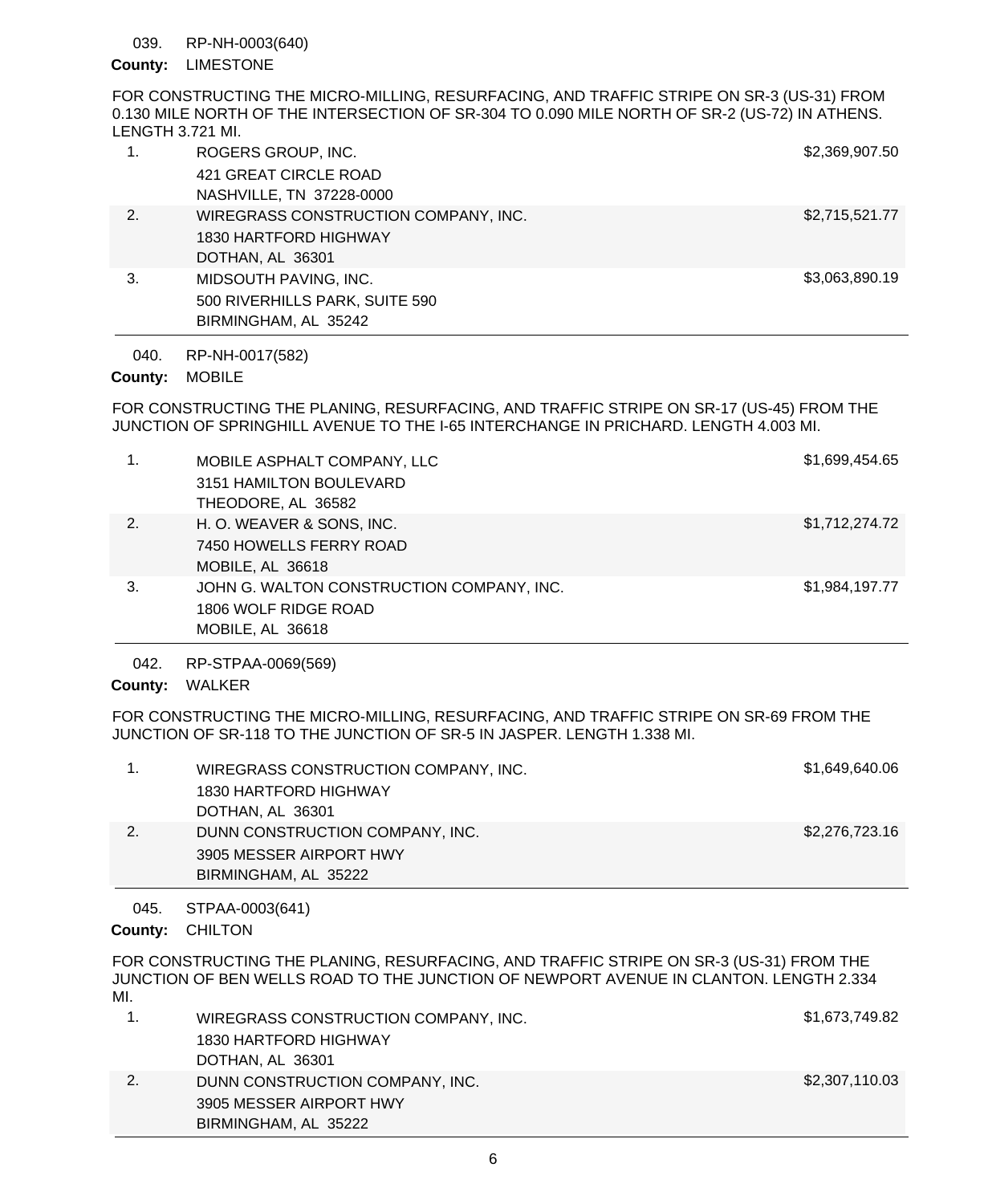#### STPAA-0010(554) 046.

### Counties: CHOCTAW AND MARENGO

FOR CONSTRUCTING THE MICRO-MILLING, RESURFACING, AND TRAFFIC STRIPE ON SR-10 FROM THE JUNCTION OF IDA AVENUE IN BUTLER TO 0.290 MILE WEST OF THE INTERSECTION OF SR-69 SOUTHEAST OF TOMPKINSVILLE. LENGTH 12.177 MI.

| $\mathbf{1}$ . | H. O. WEAVER & SONS, INC.<br>7450 HOWELLS FERRY ROAD<br>MOBILE, AL 36618                    | \$3,394,141.02 |
|----------------|---------------------------------------------------------------------------------------------|----------------|
| 2.             | MOBILE ASPHALT COMPANY, LLC<br>3151 HAMILTON BOULEVARD<br>THEODORE, AL 36582                | \$3,475,751.00 |
| 3.             | S. T. BUNN CONSTRUCTION COMPANY, INC.<br>611 HELEN KELLER BOULEVARD<br>TUSCALOOSA, AL 35404 | \$3,596,009.66 |

STPAA-0017(588) 047.

# County: CHOCTAW

FOR CONSTRUCTING THE MICRO-MILLING, RESURFACING, AND TRAFFIC STRIPE ON SR-17 FROM A POINT NORTH OF LITTLE MILL CREEK TO 0.400 MILE NORTH OF THE JUNCTION OF CYPRESS LANE NORTHEAST OF TOXEY. LENGTH 7.464 MI.

|    | H. O. WEAVER & SONS, INC.   | \$2,124,245.18 |
|----|-----------------------------|----------------|
|    | 7450 HOWELLS FERRY ROAD     |                |
|    | MOBILE, AL 36618            |                |
| 2. | MOBILE ASPHALT COMPANY, LLC | \$2,200,489.45 |
|    | 3151 HAMILTON BOULEVARD     |                |
|    | THEODORE, AL 36582          |                |
|    |                             |                |

STPAA-0021(574) 048.

### County: MONROE

FOR CONSTRUCTING THE PLANING, RESURFACING, AND TRAFFIC STRIPE ON SR-21 FROM THE ESCAMBIA COUNTY LINE TO THE JUNCTION OF PRESLEY ROAD SOUTH OF FRISCO CITY. LENGTH 12.661 MI.

|    | MOBILE ASPHALT COMPANY, LLC | \$2,772,087.80 |
|----|-----------------------------|----------------|
|    | 3151 HAMILTON BOULEVARD     |                |
|    | THEODORE, AL 36582          |                |
| 2. | H. O. WEAVER & SONS. INC.   | \$2,824,647.90 |
|    | 7450 HOWELLS FERRY ROAD     |                |
|    | MOBILE, AL 36618            |                |

STPAA-0134(511) 049.

### County: DALE

FOR CONSTRUCTING THE MICRO-MILLING, RESURFACING, AND TRAFFIC STRIPE ON SR-134 FROM THE JUNCTION OF SR-85 TO THE JUNCTION OF SR-123. LENGTH 6.828 MI.

| WIREGRASS CONSTRUCTION COMPANY, INC. | \$2,550,956.05 |
|--------------------------------------|----------------|
| 1830 HARTFORD HIGHWAY                |                |
| DOTHAN, AL 36301                     |                |
| MIDSOUTH PAVING, INC.                | \$2,782,904.37 |
| 500 RIVERHILLS PARK, SUITE 590       |                |
| BIRMINGHAM, AL 35242                 |                |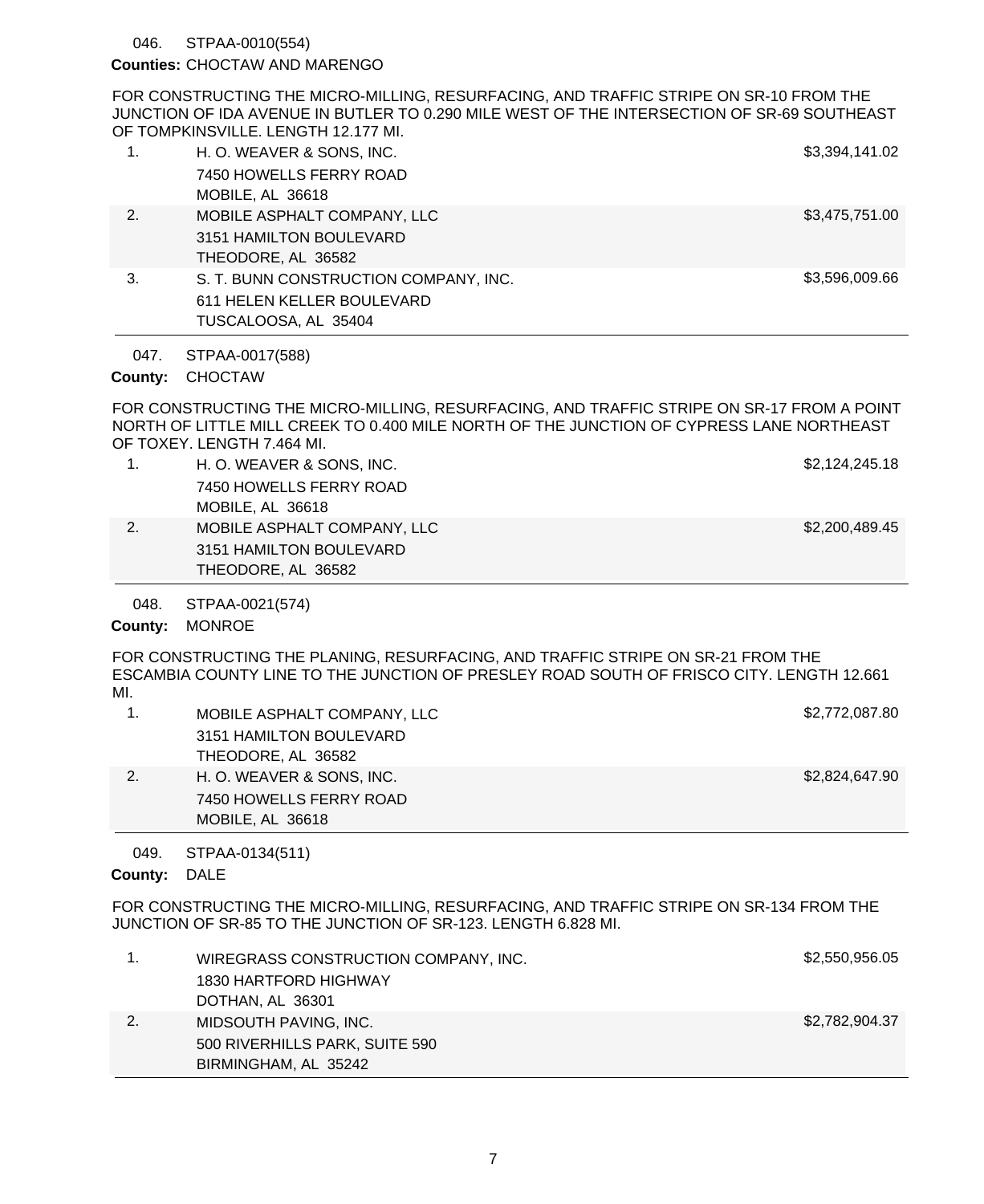#### STPAA-0183(505), STPAA-0300(500) 050.

## Counties: PERRY AND TUSCALOOSA

FOR CONSTRUCTING THE RESURFACING (MICRO-SURFACING SEAL COAT AND SCRUB SEAL) AND TRAFFIC STRIPE ON SR-183 FROM MP 34.774 AT THE NORTH END OF THE CAFFE CREEK BRIDGE TO THE CHILTON COUNTY LINE (SITE 1) AND THE MICRO-MILLING, RESURFACING (MICRO-SURFACING SEAL COAT AND SCRUB SEAL) ON SR-300 FROM THE JUNCTION OF SR-7 (US-11) TO THE I-59 SOUTHBOUND RAMPS IN FOSTERS (SITE 2). LENGTH 7.755 MI.

| WHITAKER CONTRACTING CORPORATION | \$1,801,777.55 |
|----------------------------------|----------------|
| 692 CONVICT CAMP ROAD            |                |
| GUNTERSVILLE, AL 35976-0000      |                |

STPAA-0185(501) 051.

## County: BUTLER

FOR CONSTRUCTING THE ROADWAY IMPROVEMENTS AND ROADWAY WIDENING (GRADING, DRAINAGE, PAVEMENT, TRAFFIC SIGNALS, AND TRAFFIC STRIPE) ON SR-185 FROM THE JUNCTION OF SR-245 TO 0.200 MILE NORTH OF THE JUNCTION OF CR-73 (CAHABA ROAD) IN GREENVILLE. LENGTH 0.481 MI.

| 1. | MIDSOUTH PAVING, INC.                | \$1,336,433.05 |
|----|--------------------------------------|----------------|
|    | 500 RIVERHILLS PARK, SUITE 590       |                |
|    | BIRMINGHAM, AL 35242                 |                |
| 2. | WIREGRASS CONSTRUCTION COMPANY, INC. | \$1,416,272.14 |
|    | 1830 HARTFORD HIGHWAY                |                |
|    | DOTHAN, AL 36301                     |                |
| 3. | MCELHENNEY CONSTRUCTION CO., LLC     | \$1,473,895.39 |
|    | 3835 GORDON JOHN DRIVE               |                |

MOBILE, AL 36693

STPAA-HSIP-0014(553) 055.

## County: HALE

FOR CONSTRUCTING THE SAFETY WIDENING, LEVELING, RESURFACING, AND TRAFFIC STRIPE ON SR-14 FROM 0.500 MILE EAST OF THE JUNCTION OF CR-38 TO 0.780 MILE WEST OF THE JUNCTION OF CR-21 NORTHWEST OF GREENSBORO. LENGTH 8.592 MI.

|    | S. T. BUNN CONSTRUCTION COMPANY, INC. | \$4,108,137.83 |
|----|---------------------------------------|----------------|
|    | 611 HELEN KELLER BOULEVARD            |                |
|    | TUSCALOOSA, AL 35404                  |                |
| 2. | MIDSOUTH PAVING, INC.                 | \$4,616,638.19 |
|    | 500 RIVERHILLS PARK, SUITE 590        |                |
|    | BIRMINGHAM, AL 35242                  |                |
|    |                                       |                |

STPAA-HSIP-0050(508) 056.

### County: TALLAPOOSA

FOR CONSTRUCTING THE SAFETY WIDENING, MICRO-MILLING, RESURFACING, GUARDRAIL INSTALLATION, AND TRAFFIC STRIPE ON SR-50 FROM THE ELMORE COUNTY LINE TO THE INTERSECTION OF SR-49. LENGTH 7.957 MI.

1. GARY INGRAM GRADING & PAVING, INC. The same state of the state of the state of the S2,146,992.29 1767 GRIFFIN SHOALS ROAD DADEVILLE, AL 36853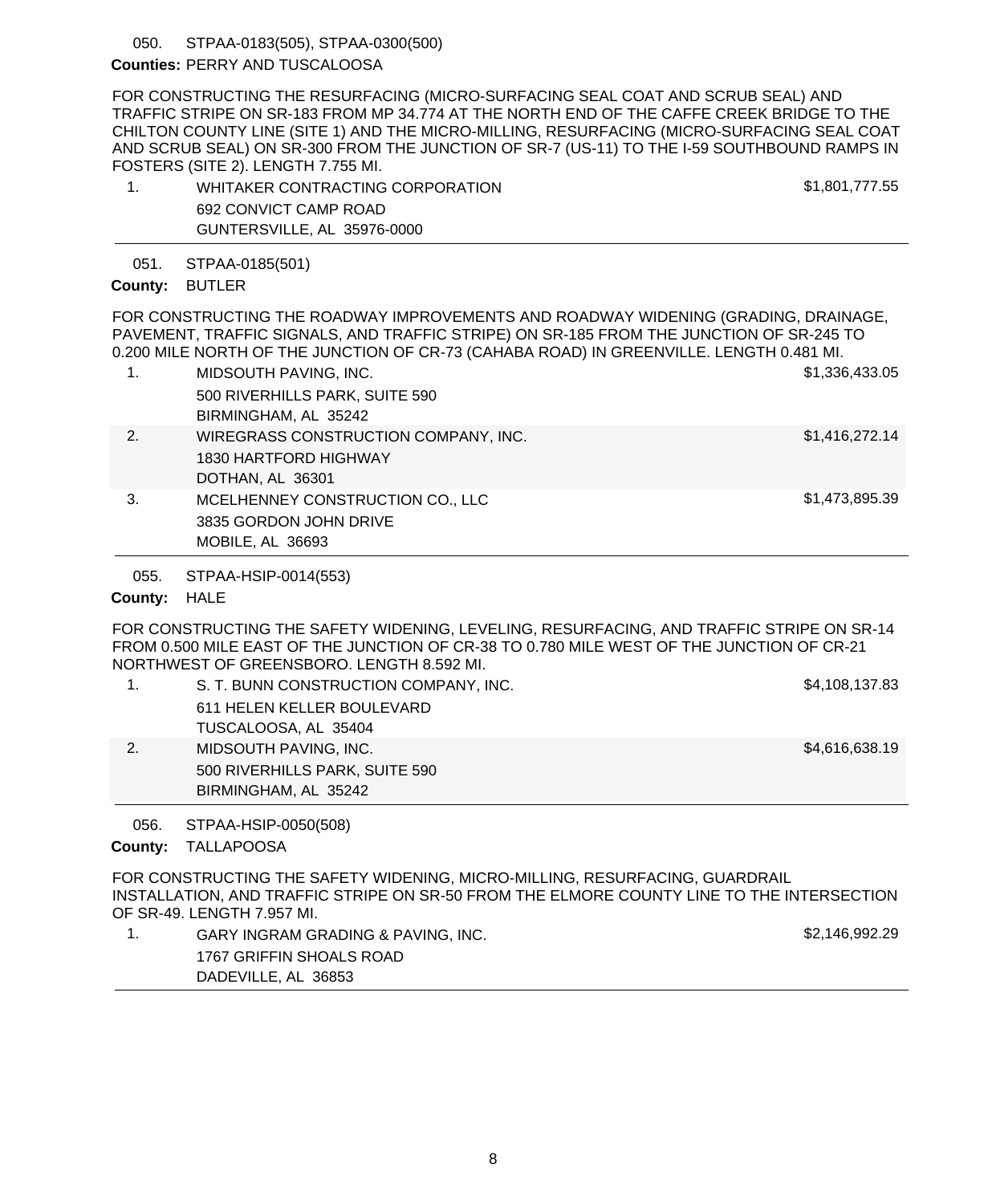#### STPAA-HSIP-0059(518) 057.

## County: BALDWIN

FOR CONSTRUCTING THE PLANING, RESURFACING, STEEL BLOCKOUT REPLACEMENT, AND TRAFFIC STRIPE ON SR-59 FROM THE JUNCTION OF MCMILLAN ROAD TO THE INTERSECTION OF CR-80 NORTHEAST OF STOCKTON. LENGTH 12.450 MI.

| 1. | MOBILE ASPHALT COMPANY, LLC               | \$2,698,961.23 |
|----|-------------------------------------------|----------------|
|    | 3151 HAMILTON BOULEVARD                   |                |
|    | THEODORE, AL 36582                        |                |
| 2. | H. O. WEAVER & SONS, INC.                 | \$2,761,473.34 |
|    | 7450 HOWELLS FERRY ROAD                   |                |
|    | MOBILE, AL 36618                          |                |
| 3. | JOHN G. WALTON CONSTRUCTION COMPANY, INC. | \$3,557,055.55 |
|    | 1806 WOLF RIDGE ROAD                      |                |
|    | MOBILE, AL 36618                          |                |

STPAA-HSIP-0125(505) 058.

### County: COFFEE

FOR CONSTRUCTING THE SAFETY WIDENING, MICRO-MILLING, RESURFACING, AND TRAFFIC STRIPE ON SR-125 FROM THE JUNCTION OF SR-12 (US-84) IN ELBA TO THE INTERSECTION OF SR-167. LENGTH 12.419 MI.

|    | WIREGRASS CONSTRUCTION COMPANY, INC. | \$3,411,825.95 |
|----|--------------------------------------|----------------|
|    | 1830 HARTFORD HIGHWAY                |                |
|    | DOTHAN, AL 36301                     |                |
| 2. | MIDSOUTH PAVING, INC.                | \$3,877,623.48 |
|    | 500 RIVERHILLS PARK, SUITE 590       |                |

STPAA-HSIP-0165(505) 059.

BIRMINGHAM, AL 35242

### County: RUSSELL

FOR CONSTRUCTING THE SAFETY WIDENING, MICRO-MILLING, RESURFACING, AND TRAFFIC STRIPE ON SR-165 FROM 0.360 MILE SOUTH OF THE JUNCTION OF NEW HOPE CHURCH ROAD TO 0.100 MILE SOUTH OF THE JUNCTION OF NUCKOLS ROAD. LENGTH 12.163 MI.

1. EAST ALABAMA PAVING COMPANY, INC. The same state of the state of the state of the state of the state of the state of the state of the state of the state of the state of the state of the state of the state of the state o 11 OLD COLUMBUS ROAD OPELIKA, AL 36804

STPAA-HSIP-0181(509) 060.

### County: BALDWIN

FOR CONSTRUCTING THE SAFETY WIDENING, PLANING, RESURFACING, AND TRAFFIC STRIPE ON SR-181 FROM THE JUNCTION OF QUAIL CREEK DRIVE IN FAIRHOPE TO THE JUNCTION OF MOSLEY DRIVE. LENGTH 1.690 MI.

|    | MOBILE, AL 36618                          |              |
|----|-------------------------------------------|--------------|
|    | 1806 WOLF RIDGE ROAD                      |              |
| 2. | JOHN G. WALTON CONSTRUCTION COMPANY, INC. | \$612,477.27 |
|    | MOBILE, AL 36618                          |              |
|    | 7450 HOWELLS FERRY ROAD                   |              |
|    | H. O. WEAVER & SONS, INC.                 | \$560,339.05 |